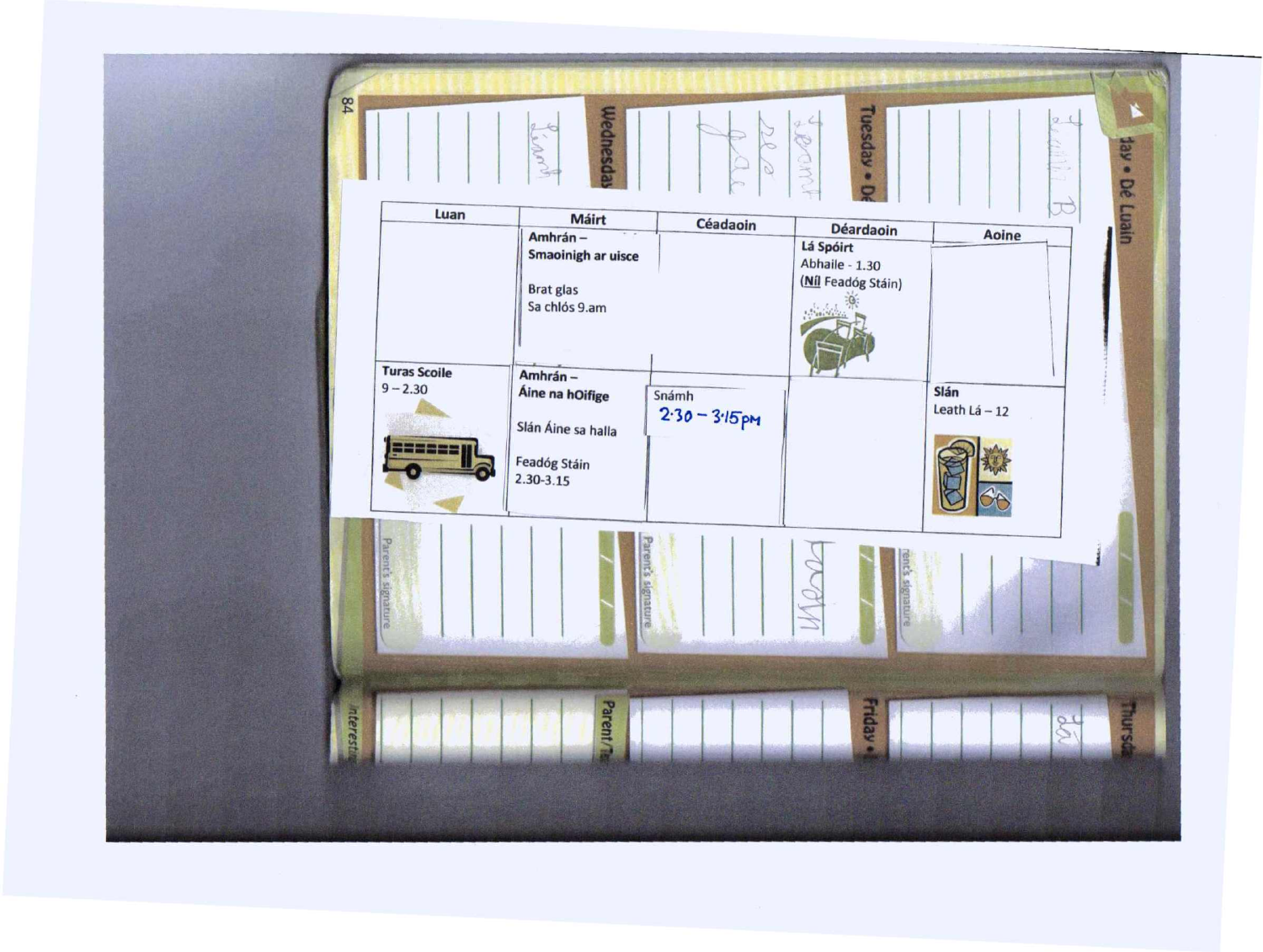## Dialann: Ag déanamh socruithe

**Treoracha agus moltaí**

Seo rólghníomhaíocht is féidir a úsáid mar shaorchleachtadh nuair atá feidhmeanna teanga a bhaineann le déanamh socruithe curtha i láthair na bhfoghlaimeoirí ('An oireann?', 'Oireann'/'ní oireann'; 'An oirfeadh?', 'D'oirfeadh'/'ní oirfeadh' etc.).

## **Treoracha**

- Scaip cóip den dialann ar gach foghlaimeoir sa rang. Mínigh gur dialann í seo a bhí i leabhar obair bhaile leanbh i Rang 1.
- Cuir na foghlaimeoirí ag obair i bpéirí. Tabhair 'Sceideal Tuismitheoir A' don chéad duine agus 'Sceideal Tuismitheoir B' don dara duine. Caithfidh siad a sceideal féin a léamh agus ansin labhairt agus plé le chéile chun na socruithe cuí a dhéanamh. Mínigh an treoir thíos dóibh sula dtosaíonn siad ar an bplé.

## **Treoir don tasc:**

Tá cóip agat de dhialann atá ag d'iníon Aoife ina bhfuil cuntas ar na rudaí ar fad a bheidh ag tarlú sa scoil an tseachtain seo chugainn. Ba mhaith léi go mbeifeá féin nó do pháirtí i láthair ag gach ócáid agus caithfidh sibh a bheith in ann í a thabhairt ar scoil agus í a bhailiú ón scoil chomh maith. Ach tá saol gnóthach agaibhse chomh maith! Tá na rudaí atá ar siúl agatsa leagtha amach i do dhialann. Labhair agus pléigh le do pháirtí – caithfidh sibh a oibriú amach cé atá saor le bheith le hAoife gach maidin agus tráthnóna agus ag gach ceann d'ócáidí na scoile.

Ceisteanna samplacha:

An oireann maidin Déardaoin duit? Oireann / ní oireann An oirfeadh X duit? Ní oirfeadh / D'oirfeadh Cad mar geall ar mhaidin Déardaoin? An mbeifeá saor ag a deich Dé Luain?